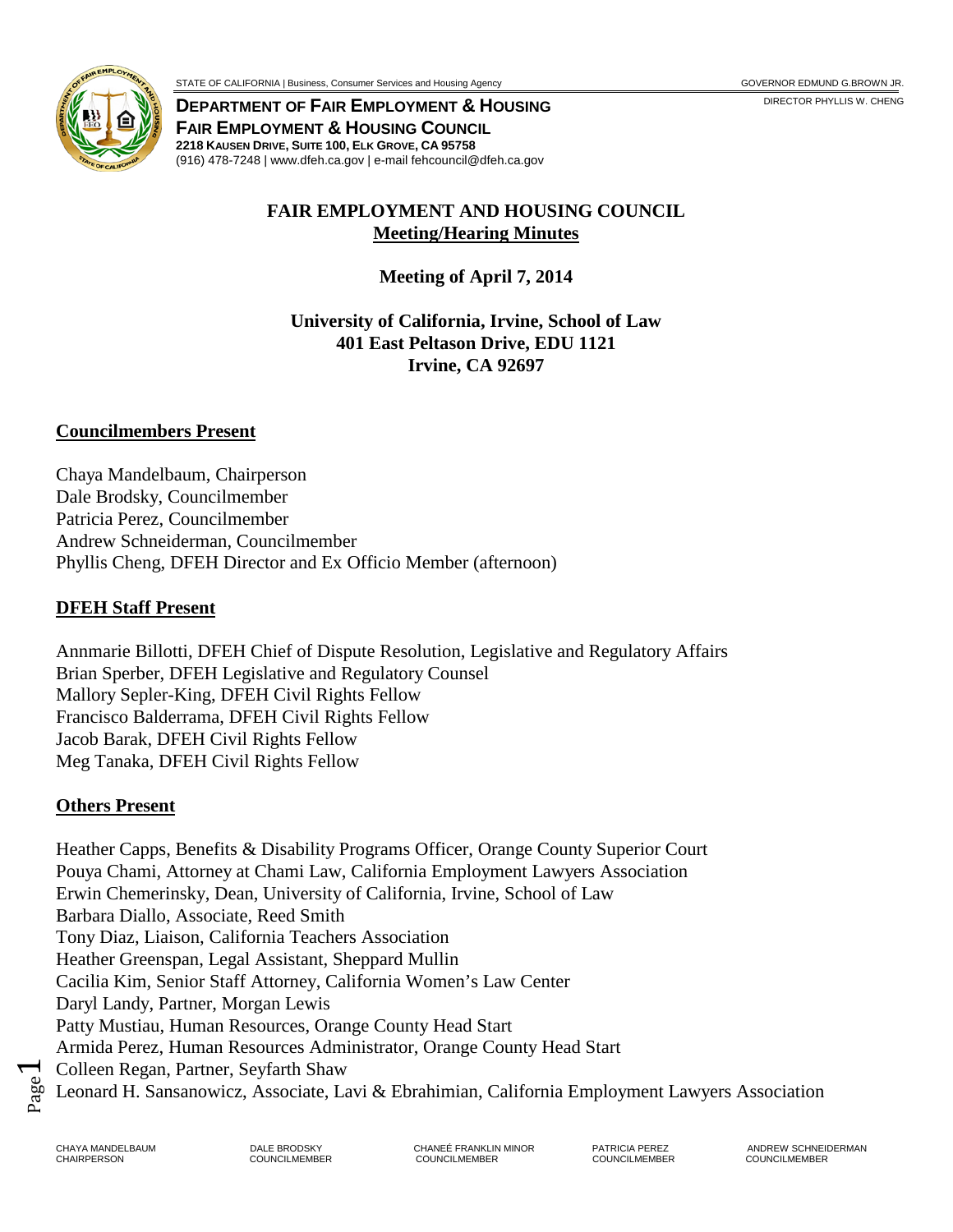Ofelia Trujillo, Human Resources Manager, Orange County Head Start Steve White, Owner and Founder, EEO Has Solution, and retired DFEH District Administrator

### **I. Welcome, Opening Remarks, and Introduction of Council and Guests**

Chair Mandelbaum called the meeting to order. Mallory Sepler-King took roll. Chair Mandelbaum encouraged audience members to visit the Council Web site at <http://www.dfeh.ca.gov/FEHCouncil.htm> and reminded those participating remotely of their opportunity to submit questions or comments via e-mail at [FEHCouncil@dfeh.ca.gov.](mailto:FEHCouncil@dfeh.ca.gov)

### **II. Review of the Agenda**

Chair Mandelbaum reviewed the [agenda.](http://www.dfeh.ca.gov/res/docs/Council/4-7-14%20Meeting/Notice%20and%20Agenda%204-7-14%20final.pdf)

### **III. Approval of the Minutes**

Chair Mandelbaum called for a vote to approve the [minutes of the February 6, 2014](http://www.dfeh.ca.gov/res/docs/Council/4-7-14%20Meeting/Attachment%20A%202-6-14%20Council%20Meeting%20Minutes%20final.pdf) meeting. The Council moved, seconded, and unanimously passed a motion to approve the minutes.

### **IV. Councilmembers' Reports**

Chair Mandelbaum reported that the Senate Rules Committee voted unanimously to confirm all Councilmembers on April 2, 2014.

Councilmember Schneiderman reported that he and Director Phyllis Cheng made a panel presentation on "Proposed Concepts for FEHA Housing Regulations" at the  $6<sup>th</sup>$  Annual Symposium of the State Bar, Real Property Law Section, Fair Housing and Public Accommodations Subsection, held April 4, 2014 at the University of California, Irvine, School of Law.

### **A. Department of Fair Employment and Housing Reports: Legislative Update**

Annmarie Billotti reported on bills that affect the Department and Council's work.

### **V. Public Hearing: Adopted Proposed Amendments to the California Family Rights Act (CFRA) Regulations**

### **A. Introduction**

Chair Mandelbaum and Councilmember Brodsky reviewed the [Adopted Proposed Amendments to the CFRA](http://www.dfeh.ca.gov/res/docs/Council/4-7-14%20Meeting/Attachment%20D%20-%20Text%20of%20Proposed%20Amendments%20to%20CFRA%20Regulations%20final.pdf) [Regulations.](http://www.dfeh.ca.gov/res/docs/Council/4-7-14%20Meeting/Attachment%20D%20-%20Text%20of%20Proposed%20Amendments%20to%20CFRA%20Regulations%20final.pdf)

### **B. Public Comment**

The Council heard public comment from the following persons: Leonard Sansanowicz, Cacilia Kim, Steve White, and Pouya Chami.

### **LUNCH BREAK**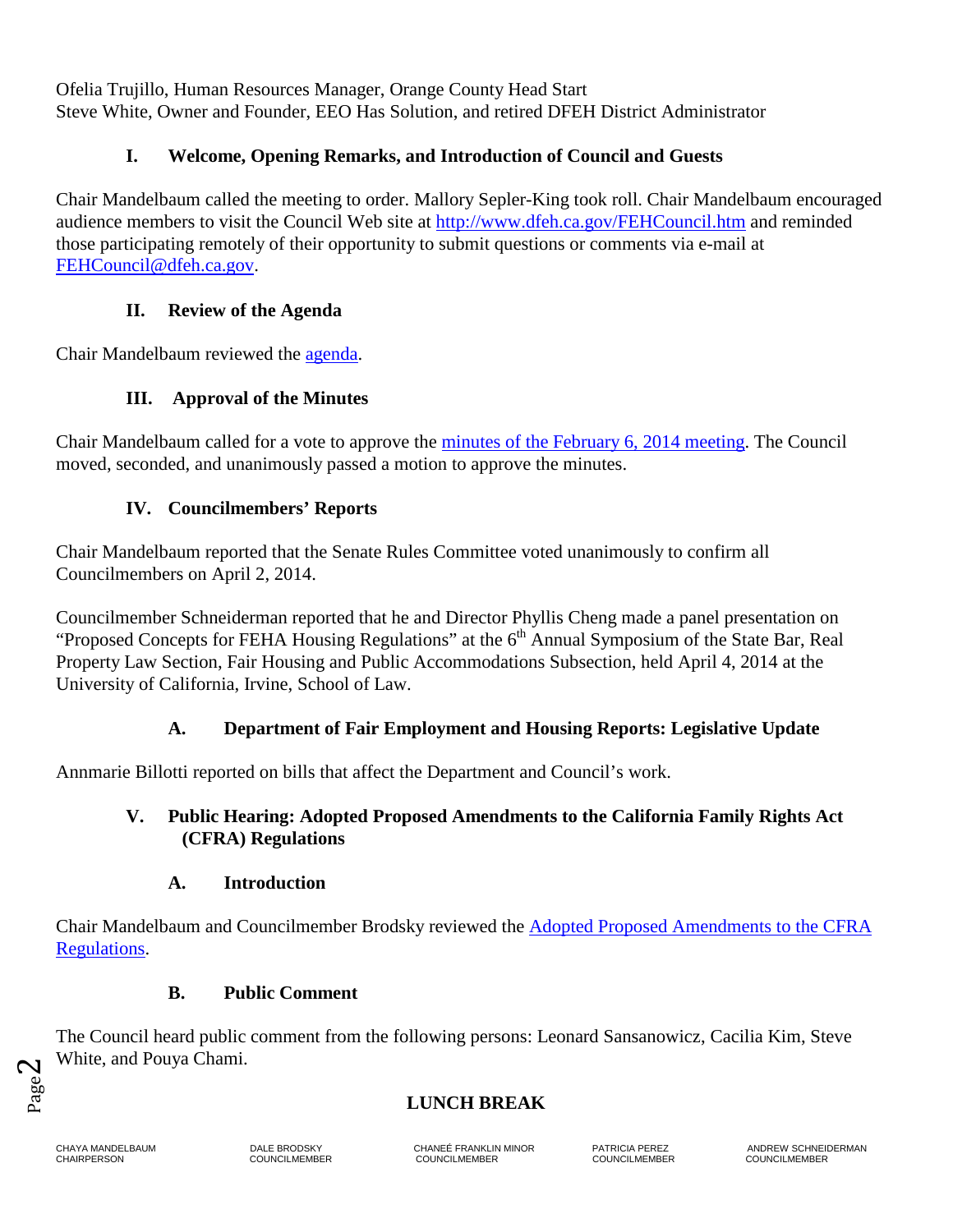The Council recessed for lunch at 11:25 a.m. and reconvened at 1 p.m.

## **VI. Department of Fair Employment and Housing Report: DFEH Update**

Director Cheng summarized the current activities of the Department, including: adding new Civil Rights Clinics at Ventura College in fall 2014 and at Southwestern Law School in spring 2015; recent legal victories; and an expected consent decree in a class action against the Law School Admission Council.

## **VII. Report of the Housing Regulations Subcommittee**

Councilmember Schneiderman gave an update on the progress in developing FEHA Housing Regulations.

## **VIII. Discussion of Council Involvement in Efforts to Broaden Public Awareness of Rights and Responsibilities.**

Councilmember Perez presented proposed Council efforts to broaden public awareness through DFEH brochures and other material. Chair Mandelbaum and Councilmember Perez volunteered to form a subcommittee on this matter.

# **IX. Guest Speaker**

Erwin Chemerinsky, Founding Dean of University of California, Irvine, School of Law, spoke on the trend in the Supreme Court of holdings that create barriers to suits against government officials.

# **X. Continued Public Hearing: Adopted Proposed Amendments to the CFRA Regulations**

The Council heard public comment from Armida Perez.

Director Cheng stated that anyone who wants to comment at a later date, but before the June 7, 2014, 5:00 pm deadline, may e-mail the Council at [FEHCouncil@dfeh.ca.gov.](mailto:FEHCouncil@dfeh.ca.gov)

# **XI. Proposed Amendments to the Fair Employment and Housing Act (FEHA) Regulations**

Councilmembers Perez and Brodsky presented the [Draft Proposed Amendments to the FEHA Regulations.](http://www.dfeh.ca.gov/res/docs/Council/4-7-14%20Meeting/Attachment%20E%20-%20FEHA%20Regs%20Master%203-28-14%20(final).pdf)

Chair Mandelbaum commented on the need for clarity on the sexual harassment certification regulation and its implications. Councilmember Schneiderman noted an inconsistency in language, and also raised questions about the definitions used for gender identity and gender expression in the regulations. The Council encouraged public comment on these and other matters.

No public comment was received on this item.

The Council moved, seconded, and unanimously passed a motion to adopt the Draft Proposed Amendments to the FEHA Regulations. Staff will prepare a rulemaking package for approval by the Business, Consumer Services & Housing Agency as well as the Office of Administrative Law for notice, hearing and public comment.

Page ო

CHAIRPERSON COUNCILMEMBER COUNCILMEMBER COUNCILMEMBER COUNCILMEMBER